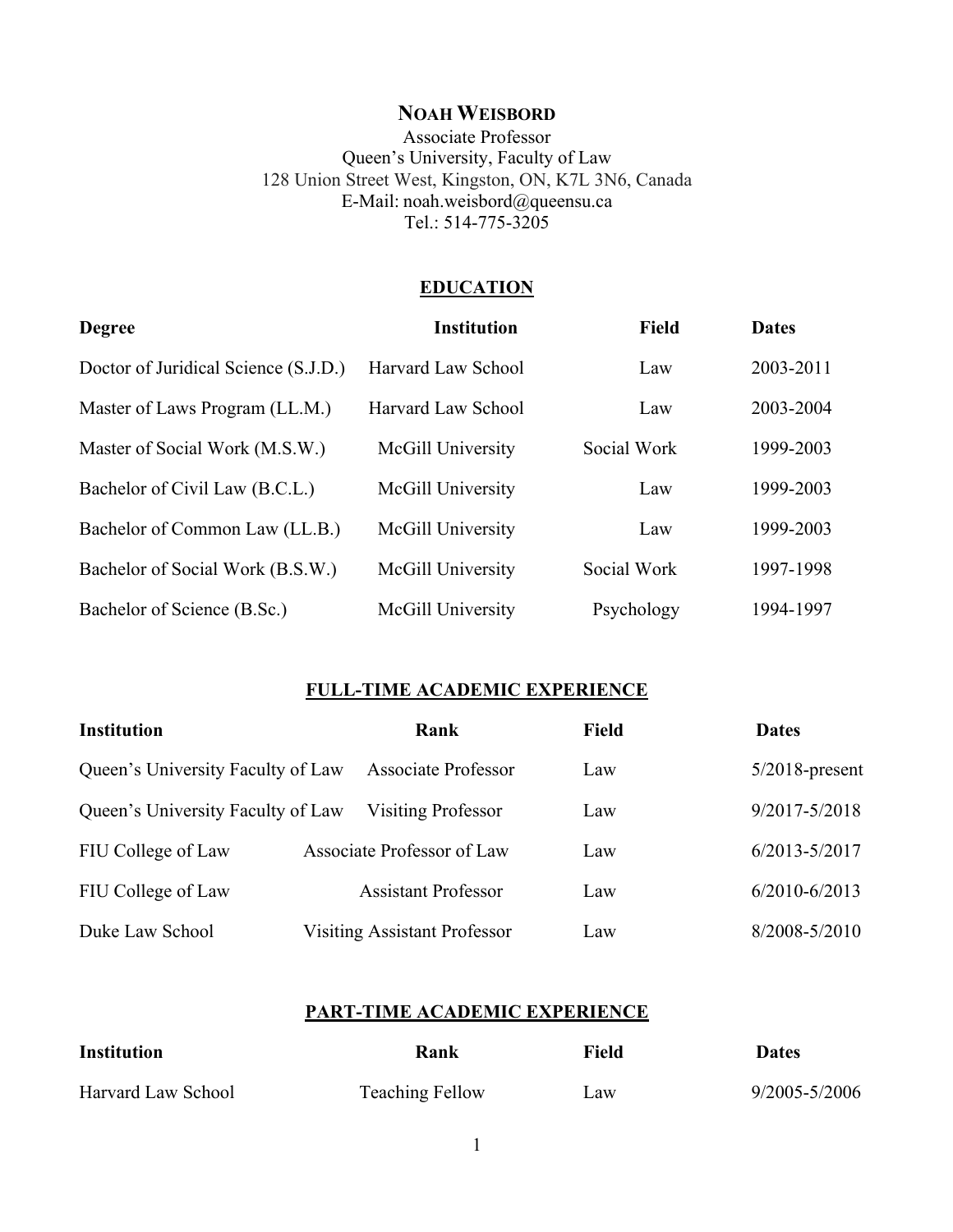## **PUBLICATIONS IN DISCIPLINE**

#### **Books (Monograph)**

Noah Weisbord, THE CRIME OF AGGRESSION: THE QUEST FOR JUSTICE IN AN AGE OF DRONES, CYBERATTACKS, INSURGENTS, AND AUTOCRATS (Princeton University Press, June 2019)

- #1 Amazon US New Release in Foreign and International Law
- Reviewed in *Literary Review of Canada,* "Justice League" by Brendan Howley (July/August 2019)
- Reviewed in *Frankfurter Allgemeine Zeitung* by Christian Hillgruber (June 26, 2019), distributed in 148 countries
- Reviewed in *Frontline*, India's national magazine, "For a Just World," by Shelly Walia (November 8, 2019)
- Reviewed in 114(4) *American Journal of International Law* 802 (2020), by Laura Dickinson

#### **Academic Journal Publications**

Noah Weisbord, "Licence to *Khill*: What Appellate Decisions Reveal About Canada's New Self-Defence Law," 46(1) QUEEN'S LAW JOURNAL 97 (2020)

Noah Weisbord, "Self-Defence in Climates of Fear," Special Issue, *Revue québécoise de droit international*  12 (December 2019)

Noah Weisbord, "A Practitioner's Bildungsroman: Book Review of Payam Akhavan's *In Search of a Better World: A Human Rights Odyssey*," JOURNAL OF HUMAN RIGHTS PRACTICE 3 (July 2019)

Noah Weisbord, "Who's Afraid of the Lucky Moose? Canada's Dangerous Self-Defence Innovation," 64(2) MCGILL LAW JOURNAL 349 (2018)[published summer 2020]

Noah Weisbord, "Bargaining Practices: Negotiating the Kampala Compromise," 76 (3) LAW & CONTEMPORARY PROBLEMS, 85 (Winter 2014) [invited contributor to a special issue, guest edited by LSE Professor Jens Meierhenrich. Featured in *War Crimes Prosecution Watch* as "Worth Reading"]

Noah Weisbord, "The Mens Rea of the Crime of Aggression," 12 (3) WASHINGTON UNIVERSITY GLOBAL STUDIES LAW REVIEW (fall 2013) [invited contributor to a special symposium issue titled *The International Criminal Court at Ten.* Featured on *Legal Theory Blog*]

Noah Weisbord, "Judging Aggression," 50(1) COLUMBIA JOURNAL OF TRANSNATIONAL LAW 82 (Winter 2012)

Noah Weisbord & Matthew Smith, "The Reason Behind the Rules: From Description to Normativity in International Criminal Procedure," 36 NORTH CAROLINA JOURNAL OF INTERNATIONAL LAW AND COMMERCIAL REGULATION 255 (Winter 2011)

Noah Weisbord, "Evolutions of the *Jus ad Bellum*: the Crime of Aggression," AMERICAN SOCIETY OF INTERNATIONAL LAW PROCEEDINGS 4 (Fall 2010)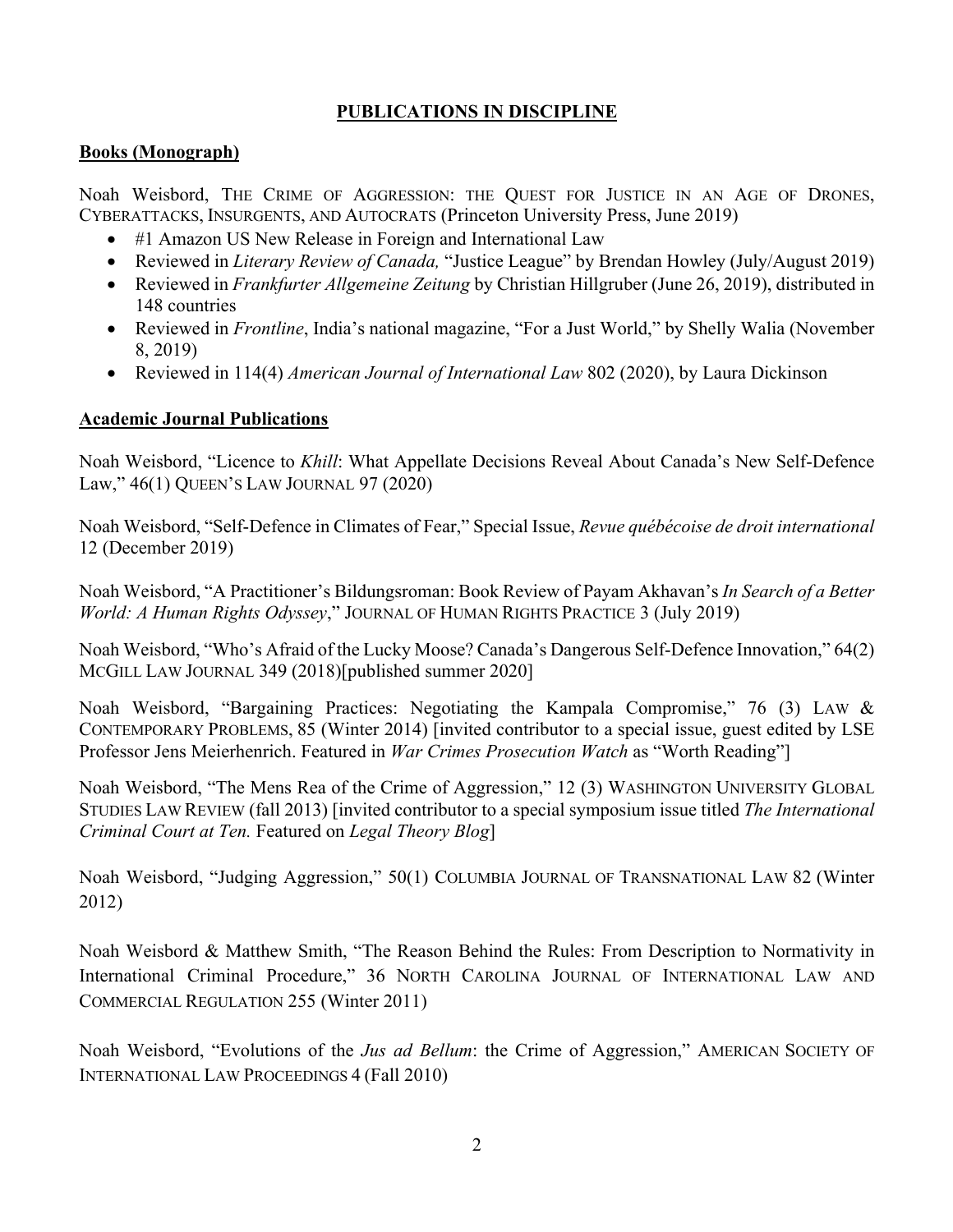Noah Weisbord, "The 1990s and the Use of Force: Anxiety, Realignment and New Justifications," 22 (1) GLOBAL CHANGE, PEACE & SECURITY 129 (February 2010)

Noah Weisbord, "Conceptualizing Aggression," 20(1) DUKE JOURNAL OF COMPARATIVE AND INTERNATIONAL LAW 1 (Fall 2009)

Noah Weisbord, "Prosecuting Aggression," 49 HARVARD INTERNATIONAL LAW JOURNAL 168 (Winter 2008)

### **Book Chapters**

Noah Weisbord, "Diplomatic Practices: Activating the Crime of Aggression," in SOCIAL THEORY OF INTERNATIONAL LAW: THICK DESCRIPTIONS OF THE INTERNATIONAL CRIMINAL COURT (Cambridge University Press, forthcoming 2020)

Noah Weisbord and Carla Reyes, "War Crimes," in INTERNATIONAL AND TRANSNATIONAL CRIME AND JUSTICE, 2<sup>nd</sup> Edition, Mangai Natarajan, ed. 321 (Cambridge University Press, 2019)

Noah Weisbord, "Civil Society," in THE CRIME OF AGGRESSION: A COMMENTARY, Claus Kress and Stefan Barriga, eds. (Cambridge University Press, 2017)

Noah Weisbord, "International Justice: From the Twilight to the Dawn? ICC Prosecutor Moreno Ocampo at McGill University," CONFRONTING GENOCIDE, René Provost and Payam Akhavan, eds. 291 (Springer, 2010)

#### **Opinion and Editorial**

Noah Weisbord, "Crime of aggression expert on Trump loyalists storming U.S. Capitol," Queen's Law News, January  $8<sup>th</sup>$ , 2021

Noah Weisbord, "To deter war in the Gulf and elsewhere, hold leaders personally accountable for aggression," The Globe and Mail. Toronto: July 12, 2019.

Noah Weisbord, "What does the Trump administration want from Iran?" The Conversation. Boston: June 13, 2019.

• Over 30 000 reads, republished widely, translated into Portuguese

Noah Weisbord, "Canada's rhetoric about strengthening the international order is at total odds with its actions at the UN," The National Post. Toronto: June 20, 2017.

Noah Weisbord, "Who Started the Fight?" The New York Times (Global Edition). Paris: May 3, 2010.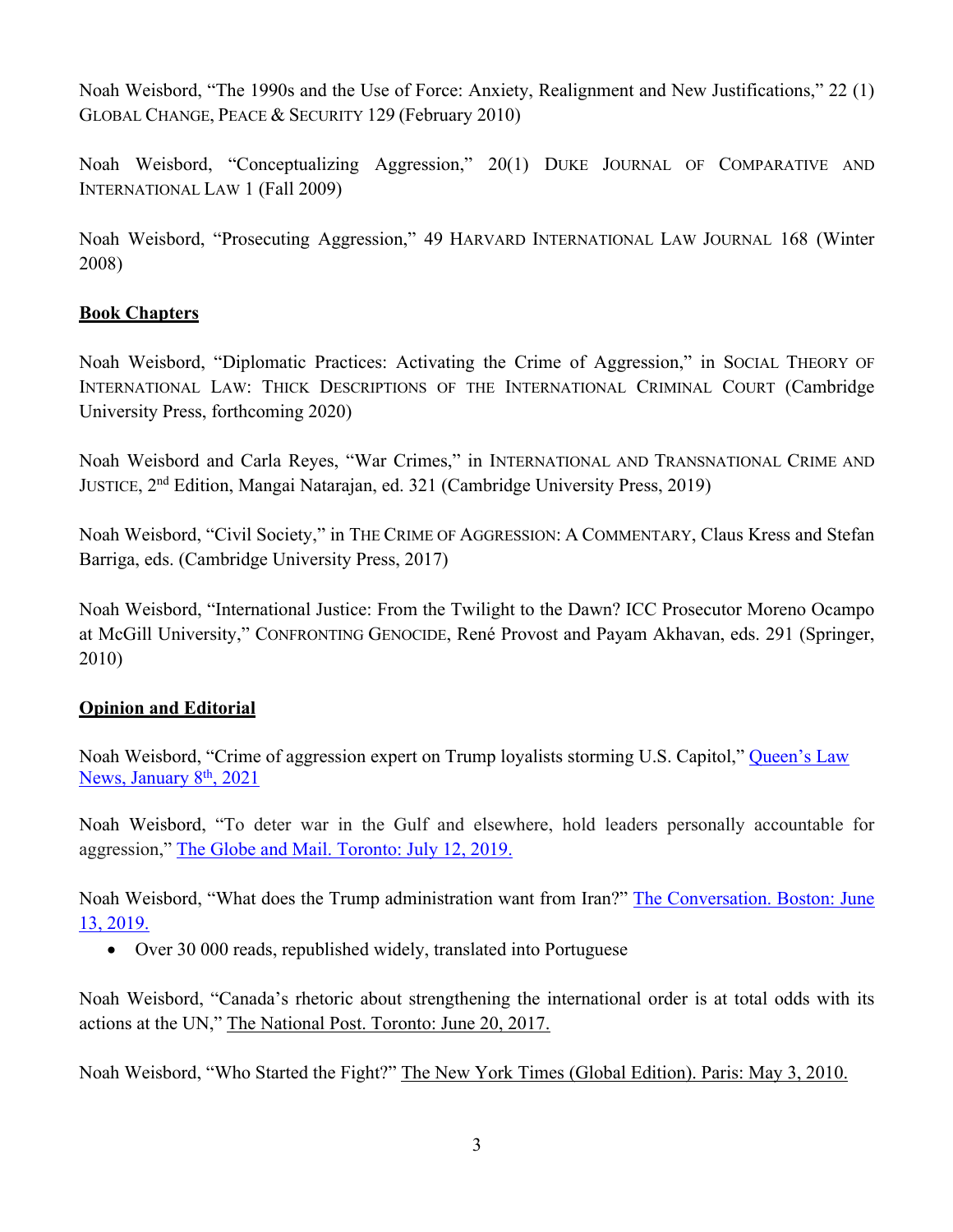Noah Weisbord, "You're Under Arrest, Mr. President," The New York Times (Global Edition). Paris: February 13, 2009: 6

Noah Weisbord, "A Dilemma in Northern Uganda; When Peace and Justice Clash," International Herald Tribune. Paris: 29 April 2005: 8

Noah Weisbord, "Traditional Justice for a Genocide: Trials in Rwanda," International Herald Tribune. Paris: 26 September 2003: 8

#### **Other Publications**

Noah Weisbord, "The Dean's Moral Compass," in LIBER AMICORUM PETER LEUPRECHT, Olivier Delas & Michaela Leuprecht, eds. (Emile Bruylant, Feb. 2012)

Noah Weisbord, THE LAW AND ETHICS OF GACACA: BALANCING JUSTICE AND HEALING IN POST-GENOCIDE RWANDA (LL.M. Thesis, Harvard Law School Library, May 2004)

#### **PRESENTED PAPERS AND LECTURES**

| Historical Origins of the Crime of Aggression<br>Zoom lecture to International Physicians for the Prevention of<br>Nuclear War, Canada                                                                                                                                                                                                                                                                        | 5/2021  |
|---------------------------------------------------------------------------------------------------------------------------------------------------------------------------------------------------------------------------------------------------------------------------------------------------------------------------------------------------------------------------------------------------------------|---------|
| The Crime of Aggression in International Criminal Law<br>Guest lecture on Zoom in Professor Sara Wharton's<br>International Criminal Law class, University of Windsor                                                                                                                                                                                                                                         | 10/2020 |
| Left of Launch: Communication & Threat Escalation in a Nuclear Age<br>United States Institute of Peace, Washington, D.C.<br>Invited participant, University of Pennsylvania's Center for Ethics and<br>$\bullet$<br>the Rule of Law and the Annenberg Public Policy Center<br>Rescheduled due to Covid-19                                                                                                     | 4/2020  |
| Borders: Laws of Physical and Conceptual Space<br>Stanford Law School, Palo Alto, CA<br>Sponsored by the Stanford Program in International Legal Studies,<br>the Stanford Program in Law and Society and Queen's University Faculty of Law<br>Panel Chair: "Borders in the Digital Age: Democracy, Markets & National Security"<br>Rescheduled due to Covid-19<br>$\bullet$                                   | 3/2020  |
| Convening of the Council of Advisers on the<br>10/2019, 11/2019, 1/2020<br>Application of the Rome Statute to Cyberwarfare<br>Permanent Mission of Liechtenstein to the United Nations, NY<br>Discussion Lead: "Framing the aggression conversation:<br>$\bullet$<br>discussing the nature of the list of acts of aggression, what "armed" means<br>in cyberwarfare, and the involvement of non-state actors" |         |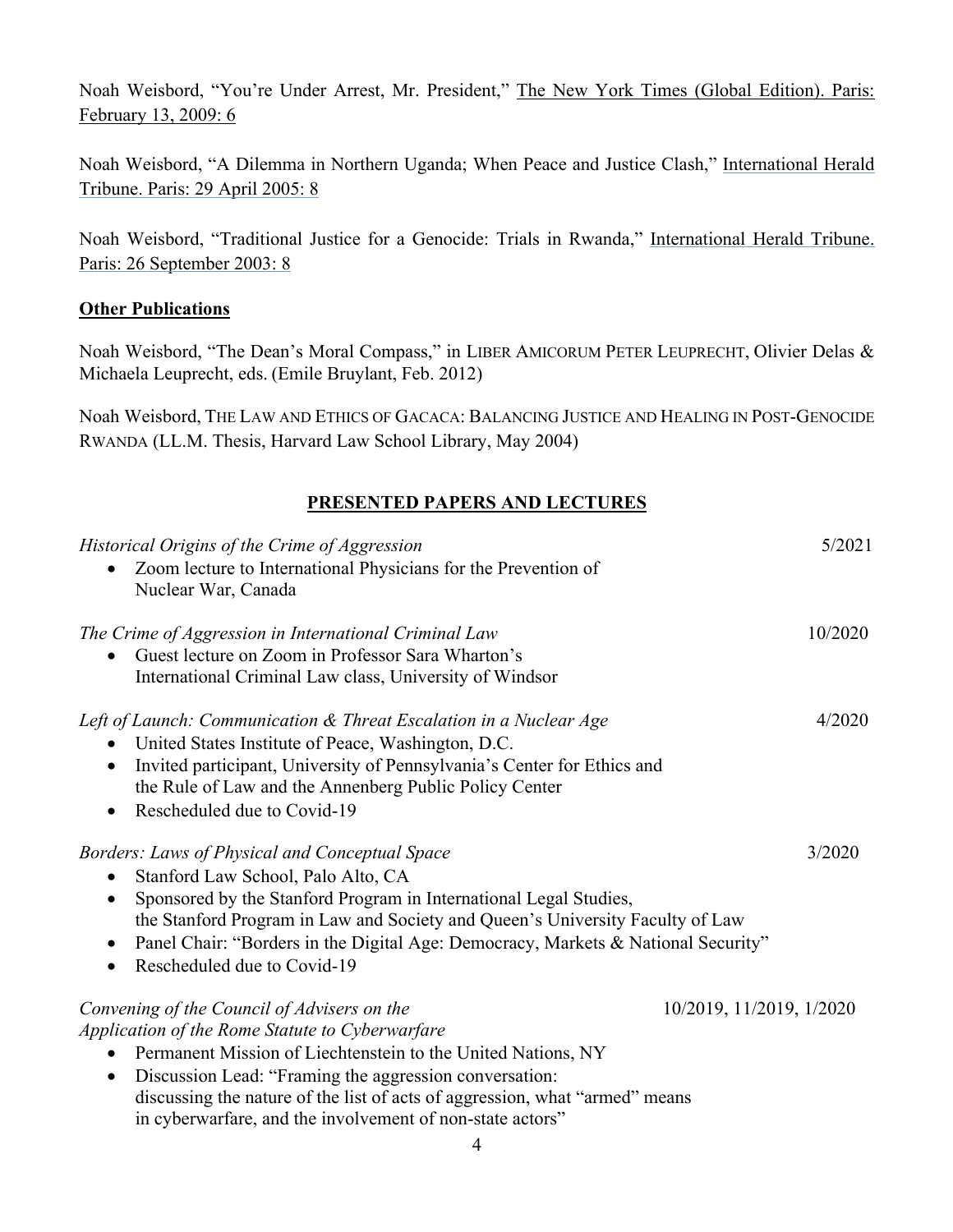| Discussion Lead: "The Leadership Clause: who is a leader in the cyber-domain,<br>what is the prohibited conduct and how can that conduct be attributed to an individual?"                                                                                                                         |         |
|---------------------------------------------------------------------------------------------------------------------------------------------------------------------------------------------------------------------------------------------------------------------------------------------------|---------|
| Women in the Classroom: Navigating Difficult Discussions<br>and Encouraging Female Participation<br>Queen's University Faculty of Law<br>Invited presenter and panel discussant by Queen's Women and Law                                                                                          | 1/2020  |
| War, Aggression, or Self-Defence?<br>Legal Perspectives on the Targeted Killing of General Soleimani<br>Queen's Faculty of Law and International Law Students Panel Presentation<br>Panel discussion with Brig. Gen. (ret.) Ken Watkin, Former JAG for Canadian Forces,<br>and Prof. Phillip Drew | 1/2020  |
| New York Book Launch: The Crime of Aggression<br>UN Headquarters<br>Convened by the Mission of Liechtenstein to the UN and<br>the Global Institute on the Prevention of Aggression                                                                                                                | 10/2019 |
| <b>Book Talk: The Crime of Aggression</b><br>McGill University Faculty of Law<br>Invited guest of the Pearson Chair<br>in Civil Society and Public Policy                                                                                                                                         | 10/2019 |
| Western Law Works-in-Progress Workshop<br><b>Presented Diplomatic Practices: Activating</b><br>٠<br>the Crime of Aggression                                                                                                                                                                       | 09/2019 |
| Montreal Book Launch: The Crime of Aggression<br>The Mount Royal Club<br>Interview with Alana Klein                                                                                                                                                                                               | 07/2019 |
| Speaking Up: Gender Dynamics in Classroom Discussions<br>Queen's Women in Law Club Panel, Queen's University Faculty of Law<br><b>Invited Speaker</b>                                                                                                                                             | 01/2019 |
| Consultative Assembly of Parliamentarians on the ICC and the Rule of Law<br>Parliament of the Ukraine, Kiev<br>Invited Speaker on the Crime of Aggression                                                                                                                                         | 11/2018 |
| Discussing Sexual Assault and Other Women's Issues in the Classroom<br>Women in Law Club Discussion, Queen's University Faculty of Law<br><b>Invited Speaker</b>                                                                                                                                  | 10/2018 |
| The Role and Contributions of the International Law Commission<br>to the Development of International Law in the Past/Next 70 Years<br>Seventieth Anniversary Celebration Symposium, FIU College of Law<br>Moderator: "Key Contributions of the ILC to the Development of                         | 10/2018 |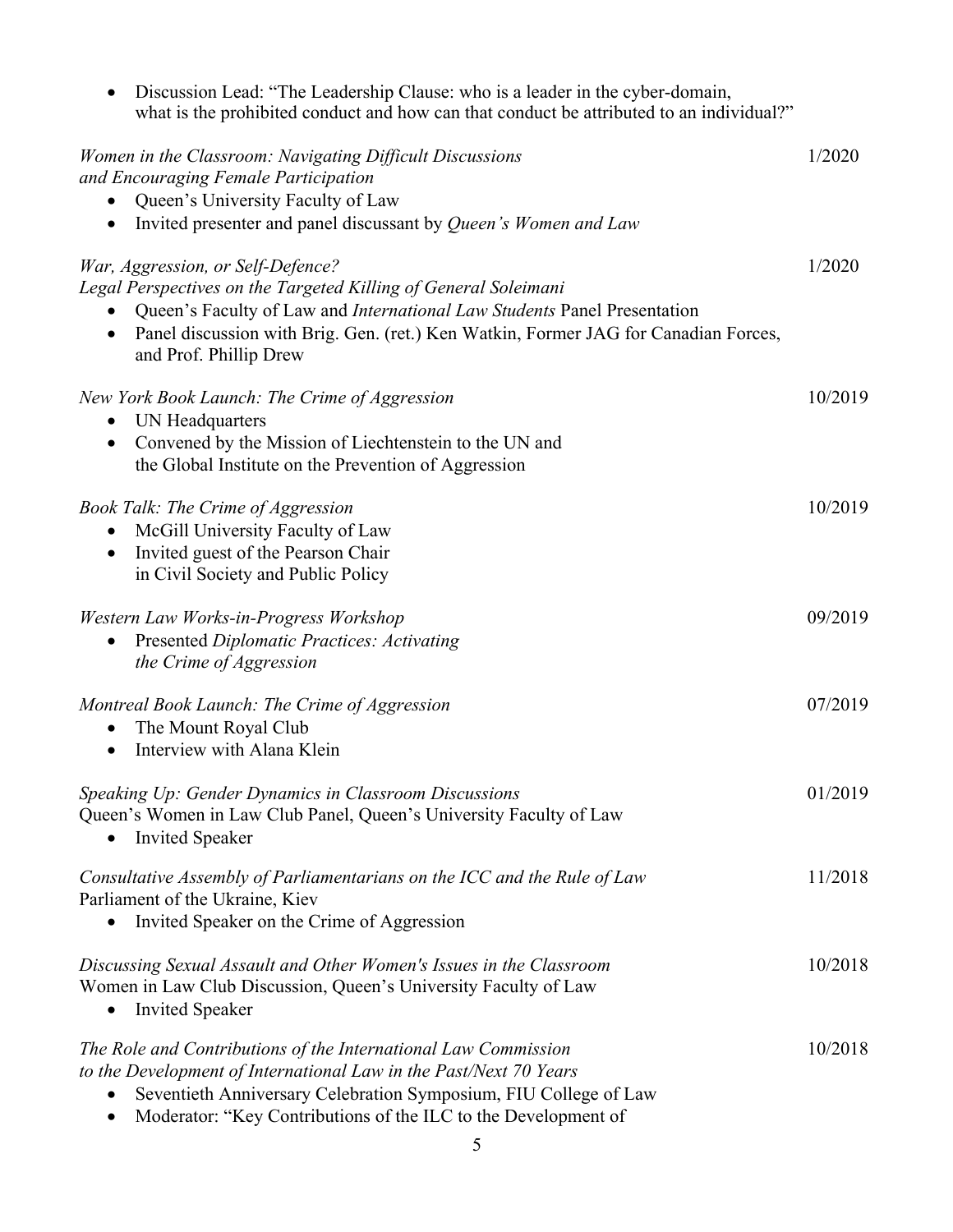| International Law"                                                                                                                                                                                                                                  |         |
|-----------------------------------------------------------------------------------------------------------------------------------------------------------------------------------------------------------------------------------------------------|---------|
| Panel Discussion of the Recent Trial and Acquittal of Gerald Stanley<br>in the Killing of Colten Boushie<br>Queen's University Faculty of Law<br>Co-organizer and panelist                                                                          | 03/2018 |
| The Crime of Aggression: Activating ICC Jurisdiction<br>Facilitation Discussion with ICC States Parties at UN Headquarters<br>Debate format with Oxford Prof. Dapo Akande<br>$\bullet$                                                              | 6/2017  |
| Self-Defense in Climates of Fear<br>2017 McGill Law Graduate Conference: "Governing Our Commons"<br><b>Invited Keynote Speaker</b><br>$\bullet$                                                                                                     | 5/2017  |
| The Future of Head of State Immunity<br>International Studies Association 58 <sup>th</sup> Annual Convention<br>Baltimore, Maryland<br><b>Invited Panelist</b><br>$\bullet$                                                                         | 2/2017  |
| Canadian Consideration of the Kampala Amendments<br>to the Rome Statute on the Crime of Aggression<br>University of Ottawa, Faculty of Social Sciences<br>Canadian Government and Expert Symposium<br><b>Invited Speaker</b><br>$\bullet$           | 2/2017  |
| <b>Gun Control: International Perspectives</b><br>Ruth K. & Shepard Broad Distinguished Lecture<br>Jean Monnet Center of Excellence, School of International and Public Affairs<br>Large Courtroom, FIU College of Law<br><b>Invited Speaker</b>    | 10/2016 |
| Individual Criminal Responsibility for the Crime of Aggression<br>Princeton University, Burr Hall<br>Invited to deliver a lecture to diplomatic delegations and academics on individual<br>$\bullet$<br>perpetration and participation in the crime | 7/2016  |
| The Rise of ISIS and the Future of International Law: Chaos or Consolidation?<br>Canadian Council on International Law Annual Conference<br>Ottawa, Canada<br>Panelist<br>Co-organizer of the panel                                                 | 11/2015 |
| Holy Wars<br>FIU Law Review Symposium: Religion and the Law<br>FIU College of Law, Large Courtroom                                                                                                                                                  | 10/2015 |

• Invited moderator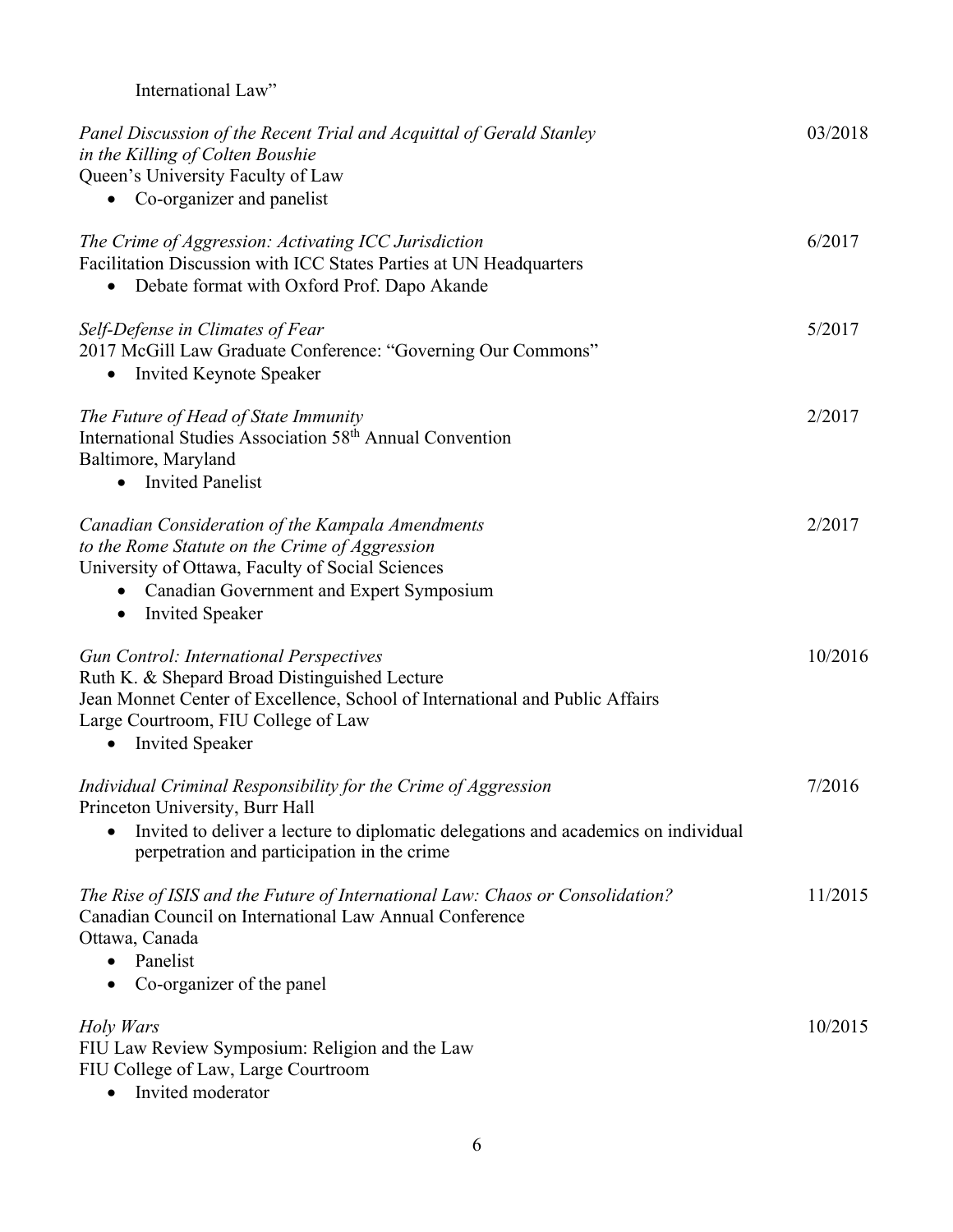## *The Death Penalty: European Perspectives* 10/2015 Jean Monnet Center of Excellence Roundtable

FIU College of Law, Large Courtroom

• Invited moderator and chair

| Addressing Criticisms of the Kampala Amendments<br>Woodrow Wilson School of International and Public Affairs, Princeton University<br>Invited to deliver a lecture to diplomatic delegations and academics on criticisms<br>of the Kampala Amendments to the Rome Statute pertaining to the crime of aggression                               |         |
|-----------------------------------------------------------------------------------------------------------------------------------------------------------------------------------------------------------------------------------------------------------------------------------------------------------------------------------------------|---------|
| Futurist Methodologies in Legal Scholarship<br>Sciences Po Law School, Paris, France<br>Invited to deliver a workshop at the Fifth Intensive Doctoral Week at Sciences Po<br>A collaboration with Sciences Po, Tel Aviv University, McGill University,<br>University of Turin and London School of Economics                                  | 6/2015  |
| The Potential Impact and Limits of the Criminal Jurisdiction of the African Court of Justice<br>International Criminal Law Experts Conference, African Court Research Initiative<br>FIU College of Law<br>Invited to moderate expert panel, "Cooperation and Mutual Legal Assistance"                                                         | 3/2015  |
| European Civil Society and the European Union: Legitimacy Through Participation?<br>2015 Conference of the Miami-Florida European Union Center of Excellence<br>FIU College of Law<br>Consortium of the University of Miami and Florida International University<br>Invited to present the paper, "Civil Society and the Crime of Aggression" | 2/2015  |
| Rise of the Warrior Cop<br>Federalist Society Event with investigative journalist Radley Balko<br>FIU College of Law<br>Invited commentator on Radley Balko's book, Rise of the Warrior Cop:<br>The Militarization of America's Police Forces                                                                                                 | 2/2015  |
| The Penumbra Between the Official and the Unofficial<br>FIU Law Review Symposium: Layers of Law and Social Order<br>Invited moderator and chair                                                                                                                                                                                               | 10/2014 |
| The Death Penalty: European Perspectives<br>Miami-Florida European Union Center of Excellence Roundtable<br>FIU College of Law, Large Courtroom<br>Invited moderator and chair                                                                                                                                                                | 8/2014  |
| Salzburg Law School on International Criminal Law<br>Invited to deliver two lectures<br>"The future of international criminal law: applying futurist methodologies"<br>"State and individual responsibility in the Ukraine situation"                                                                                                         | 8/2014  |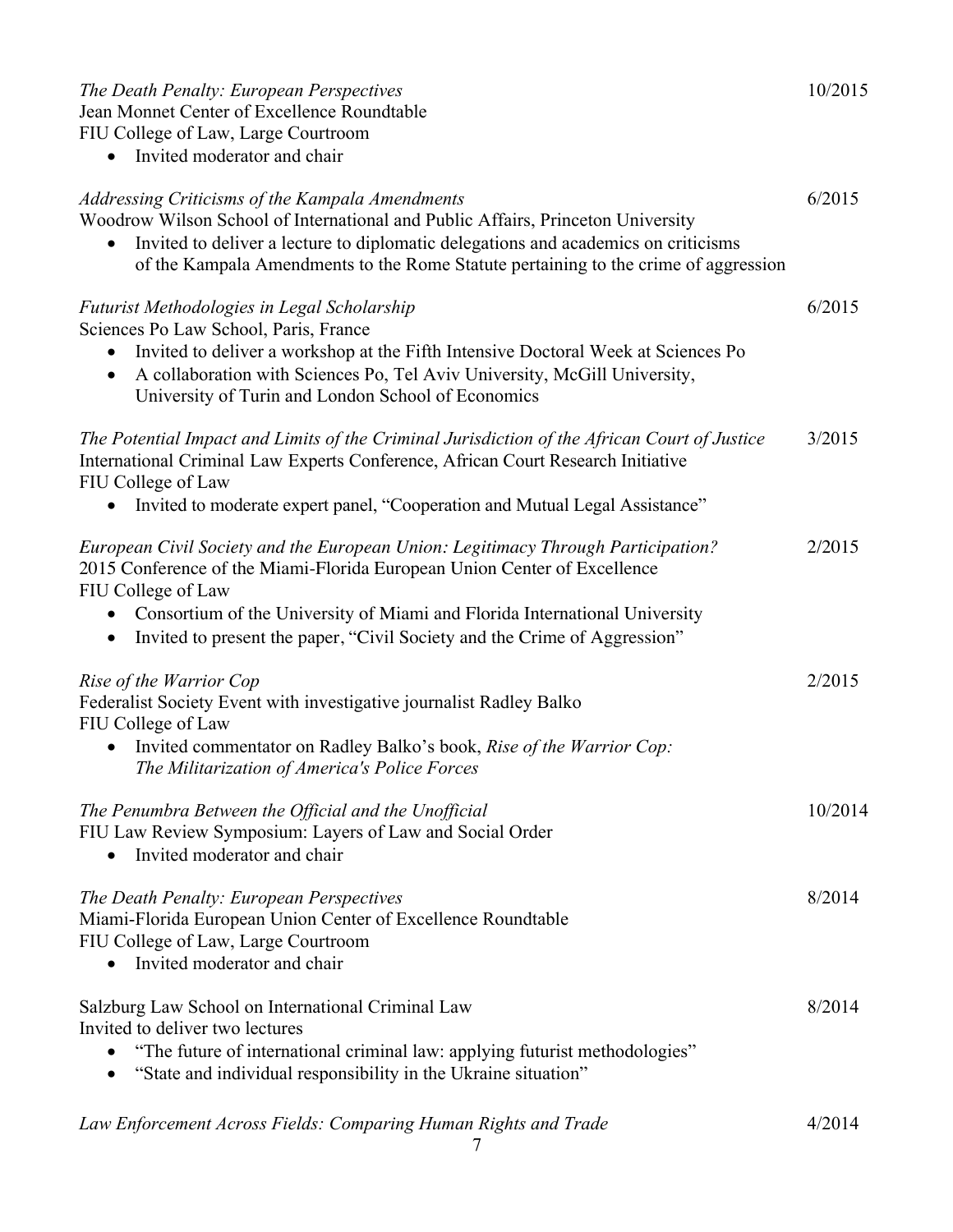| American Society of International Law Annual Meeting<br>Washington, DC                                                                                                                                                                                                                                                                         |         |
|------------------------------------------------------------------------------------------------------------------------------------------------------------------------------------------------------------------------------------------------------------------------------------------------------------------------------------------------|---------|
| Panel creator and moderator                                                                                                                                                                                                                                                                                                                    |         |
| Histories of the Rwanda Genocide<br>20 <sup>th</sup> Anniversary of the Rwanda Genocide Commemorative Symposium<br>FIU College of Law<br>Presented paper and delivered closing remarks<br>$\bullet$                                                                                                                                            | 4/2014  |
| Russia, Ukraine and the Crime of Aggression<br>McGill University Faculty of Law<br>Invited to deliver a public lecture<br>$\bullet$                                                                                                                                                                                                            | 3/2014  |
| Abraham Lincoln and the Constitution<br>HistoryMiami and the Abraham Lincoln Bicentennial Foundation<br>Miami History Museum<br>Symposium featuring Pulitzer Prize Winning Historian James McPherson<br>٠<br>Invited to deliver a public lecture titled "Honest Abe" about the changing<br>depiction of Abraham Lincoln in literature and film | 1/2014  |
| Pre-Occupied: Myths About Israel & International Law<br>FIU Federalist Society Event with Speaker Eugene Kontorovich<br><b>Invited Commentator</b><br>٠                                                                                                                                                                                        | 3/2013  |
| Challenging Impunity: A Discussion of the Thomas Lubanga Trial<br>Emory International Law Review Symposium. Moving Forward: The Future<br>of the ICC in Light of Recent Developments<br>Emory Law School, Atlanta, Georgia<br><b>Invited Speaker</b><br>$\bullet$                                                                              | 2/2013  |
| Possible Futures: A Primer on the Shifting International Order for Business Leaders<br>FIU College of Business, Executive Program Event<br><b>Invited Speaker</b><br>$\bullet$                                                                                                                                                                 | 2/2013  |
| The International Criminal Court at Ten: Danger and Opportunity<br>FIU College of Law Symposium<br>A lecture by William Schabas followed by a panel of commentators<br>Organizer and moderator<br>$\bullet$                                                                                                                                    | 2/2013  |
| The ICC at Ten: Imagining Future Directions of the Court<br>Washington University Law, Harris World Law Institute<br>St. Louis, Missouri<br><b>Invited Speaker</b><br>$\bullet$                                                                                                                                                                | 11/2012 |
| Gun Control: A Transatlantic Comparison Between Europe and the USA<br>Miami-Florida European Center of Excellence Roundtable                                                                                                                                                                                                                   | 9/2012  |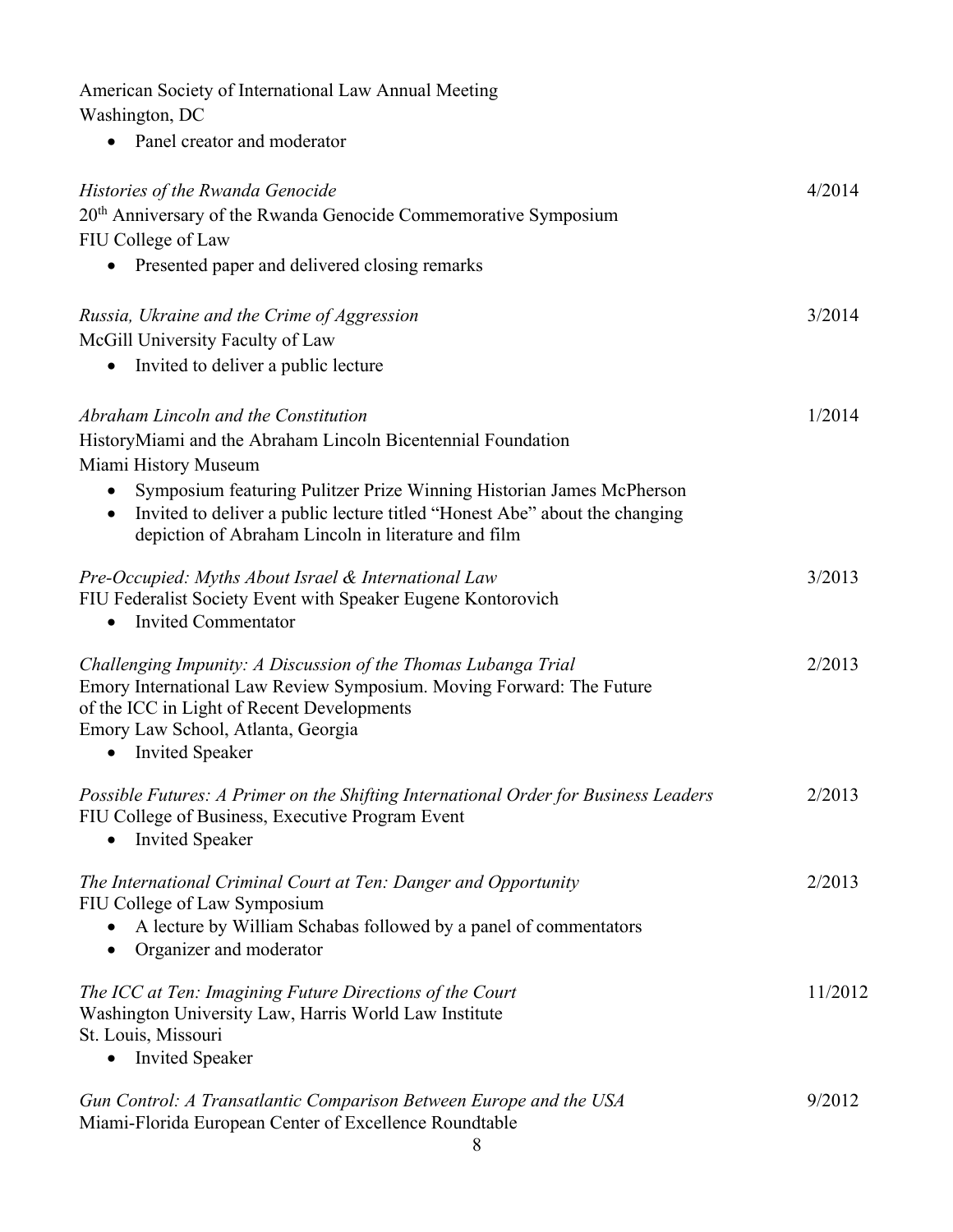#### FIU College of Law

• Invited Speaker

| Author Meets Reader: Writing History in International Criminal Trials<br><b>Annual Law and Society Conference</b><br>Honolulu, Hawaii<br>Invited speaker                                                                                                            | 6/2012  |
|---------------------------------------------------------------------------------------------------------------------------------------------------------------------------------------------------------------------------------------------------------------------|---------|
| From Terrorism to Modern Warfare: A New Legal Reality?<br>What the Future Holds: Balancing Law, Liberty and National Security<br>FIU College of Law, Large Courtroom<br>FIU Federalist Society and Law Review Symposium<br>Faculty advisor and speaker<br>$\bullet$ | 11/2011 |
| The Death Penalty: European and International Perspectives<br>Miami-Florida European Center of Excellence Roundtable<br>FIU College of Law, Large Courtroom<br>Invited speaker                                                                                      | 9/2011  |
| Ruth K. & Shepard Broad Distinguished Lecture: 9/11, Islam and the Arab Spring<br>FIU School of International and Public Affairs<br>Invited speaker                                                                                                                 | 9/2011  |
| <b>What Happened in Kampala?</b><br>Beyond Kampala: The ICC, the Crime of Aggression, and the Future of the Court<br>St. Anne's College, Oxford<br>Launch of the Global Institute for the Prevention of Aggression<br>Invited paper presenter<br>$\bullet$          | 5/2011  |
| The Definition of Aggression: History and Future<br>The Road From Kampala: An Analysis of the First Review Conference of the Rome Statute<br>Duke Law School, Durham, NC<br>Invited paper presenter<br>$\bullet$                                                    | 11/2010 |
| The Crime of Aggression and the Complementarity Principle<br>The Road From Kampala: An Analysis of the First Review Conference of the Rome Statute<br>Duke Law School, Durham, NC<br>Invited moderator                                                              | 11/2010 |
| Terrorism and the Use of Force<br>National Security Challenges and the Obama Administration<br>Duke Law School, Durham, NC<br>Invited chair                                                                                                                         | 4/2010  |
| Non-State Actors and the Law of Armed Conflict in the 21st Century<br>2010 Duke Journal of Comparative and International Law Symposium<br>Duke Law School, Durham, NC<br>Invited chair                                                                              | 1/2010  |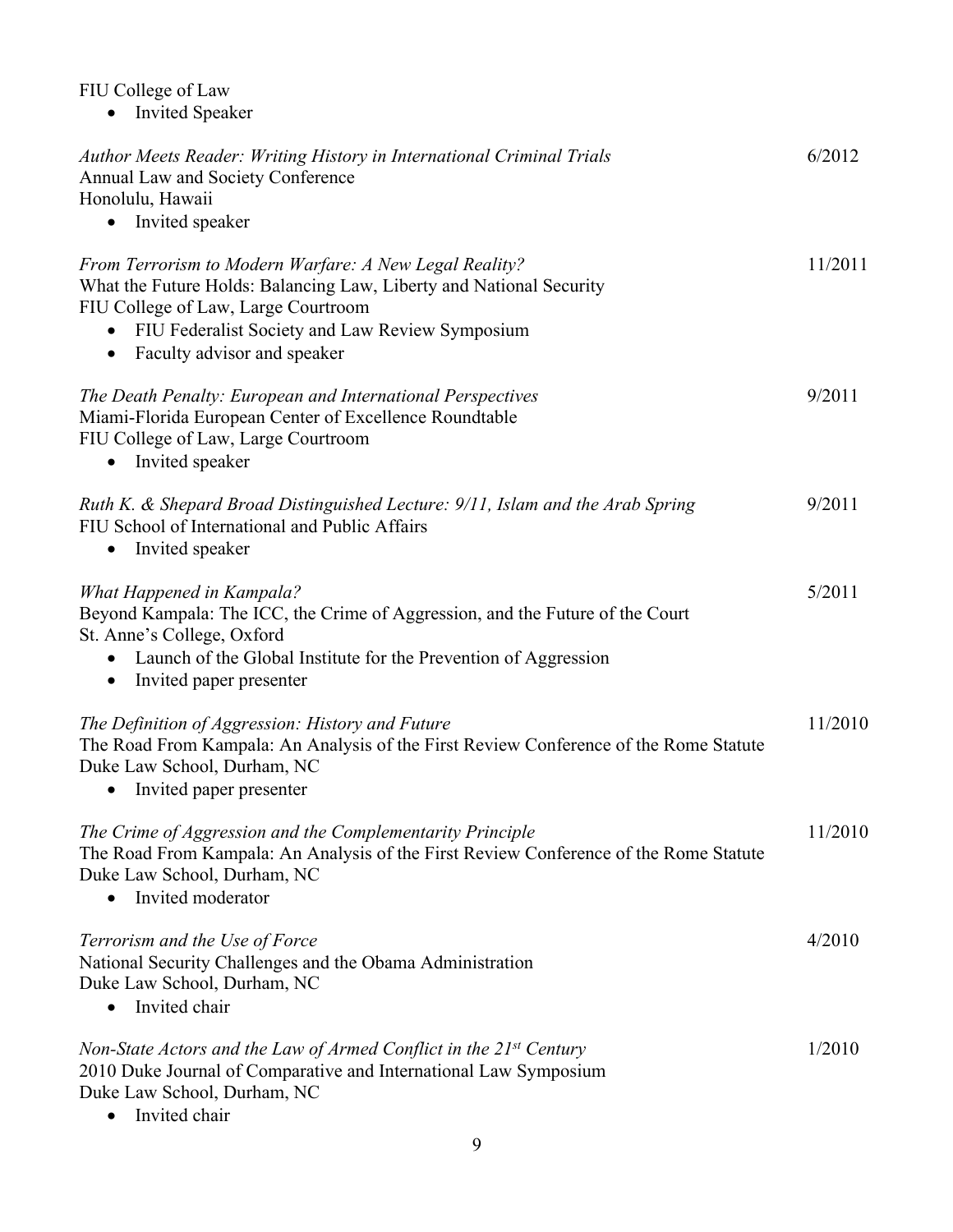| Evolutions of the Jus ad Bellum: The Crime of Aggression<br>American Society of International Law, 103rd Annual Meeting<br>Washington, DC                                                               | 3/2009  |
|---------------------------------------------------------------------------------------------------------------------------------------------------------------------------------------------------------|---------|
| Invited paper presenter<br>$\bullet$                                                                                                                                                                    |         |
| <b>Outlawing War: Competing Human Rights Perspectives</b><br>Wednesdays at the Center Public Lecture<br>John Hope Franklin Humanities Institute, Duke University, Durham, NC<br>Invited paper presenter | 3/2009  |
| How to Arrest a Head of State<br>University of North Carolina at Chapel Hill Law School<br>Invited paper presenter                                                                                      | 3/2009  |
| The Global War on Terrorism and Accountability for War Crimes<br>The Rule of Law and the Global War on Terrorism Symposium<br>Washburn School of Law, Topeka, Kansas<br>Invited paper presenter         | 11/2008 |
| Defining War and Terrorism: Redrawing Conceptual Lines<br>The Rule of Law and the Global War on Terrorism Symposium<br>Washburn School of Law, Topeka, Kansas<br>Invited paper presenter<br>$\bullet$   | 11/2008 |
| The Contest for the Constitutive Rules of Statecraft<br>Annual Law and Society Association Conference<br>Montreal, Canada<br>Invited paper presenter                                                    | 5/2008  |
| The Evolution and Future of International Courts<br>The Harvard Human Rights Journal 20 <sup>th</sup> Anniversary Conference<br>Harvard Law School, Cambridge, MA<br>Invited paper presenter            | 3/2007  |
| The Iran Nuclear Standoff and the Law of Preemption<br>The United States and Iran: An Assessment of U.S. Policy<br>Harvard Law School, Cambridge, MA<br>Invited paper presenter                         | 4/2006  |
| International Justice in Crisis: Forecasting the Future<br>Wheaton College, Norton, Massachusetts<br>Invited paper presenter                                                                            | 4/2006  |
| International Justice: Four Models of Impartiality<br>Harvard Law School, Cambridge, MA<br>Invited to present a paper to the ICC Prosecutor and his advisors                                            | 11/2005 |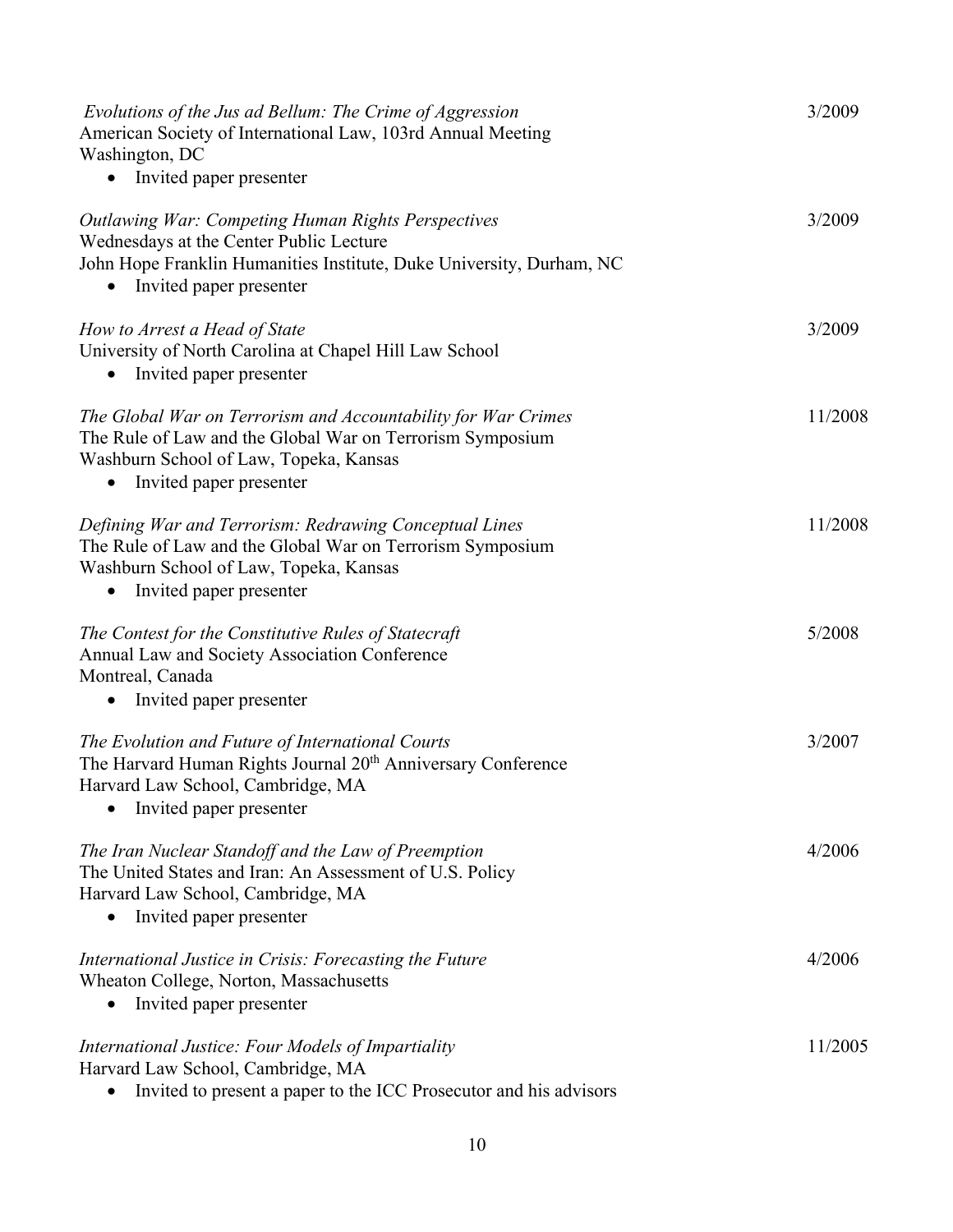| Gacaca, Nuremberg, and the Rule of Law<br>Pursuing Human Dignity: The Legacies of Nuremberg<br>for International Law, Human Rights, and Education<br>Harvard University, Gutman Conference Center, Cambridge, MA<br>Invited paper presenter | 11/2005 |
|---------------------------------------------------------------------------------------------------------------------------------------------------------------------------------------------------------------------------------------------|---------|
| The ICC on Trial: Evaluating the Debate<br>Harvard Law School, Cambridge, MA<br>Invited moderator                                                                                                                                           | 10/2005 |
| International Criminal Justice: A Primer for NGOs<br>Inter Pares Headquarters, Ottawa, Canada<br>Invited lecturer                                                                                                                           | 6/2005  |
| The ICC and Terrorism<br>Law Librarians of New England Annual Conference<br>Harvard Law School, Cambridge, MA<br>Invited paper presenter<br>$\bullet$                                                                                       | 4/2005  |
| Gacaca, Special Courts, and the Office of the Prosecutor<br>of the International Criminal Court<br>The Hague, The Netherlands<br>Invited to present a paper to the staff of the Office of the ICC Prosecutor                                | 7/2004  |
| The Law and Ethics of Gacaca: Balancing Justice and Healing in<br>Post-Genocide Rwanda<br>Harvard University Committee on Human Rights Studies Undergraduate Series<br>Cambridge, Massachusetts<br>Invited lecturer<br>$\bullet$            | 3/2004  |

## **GRANTS**

| <b>SSHRC</b> Explore Grant | Canada's Self-Defence Innovation:                                    | 01/2019-12/2020 |
|----------------------------|----------------------------------------------------------------------|-----------------|
|                            | Institutional Grant (\$5000) A Setback for Truth and Reconciliation? |                 |

## **PROFESSIONAL HONORS, PRIZES, FELLOWSHIPS**

## **School/College**

| FIU School of International and Public Affairs | Fellow                       | 9/2010-5/2017          |
|------------------------------------------------|------------------------------|------------------------|
| FIU College of Law                             | <b>Summer Research Grant</b> | $2011 - 2016$ annually |
| FIU College of Law                             | Merit Bonus                  | 12/2011, 05/2015       |
| Harvard Law School                             | Graduate Program Fellow      | 9/2006-5/2007          |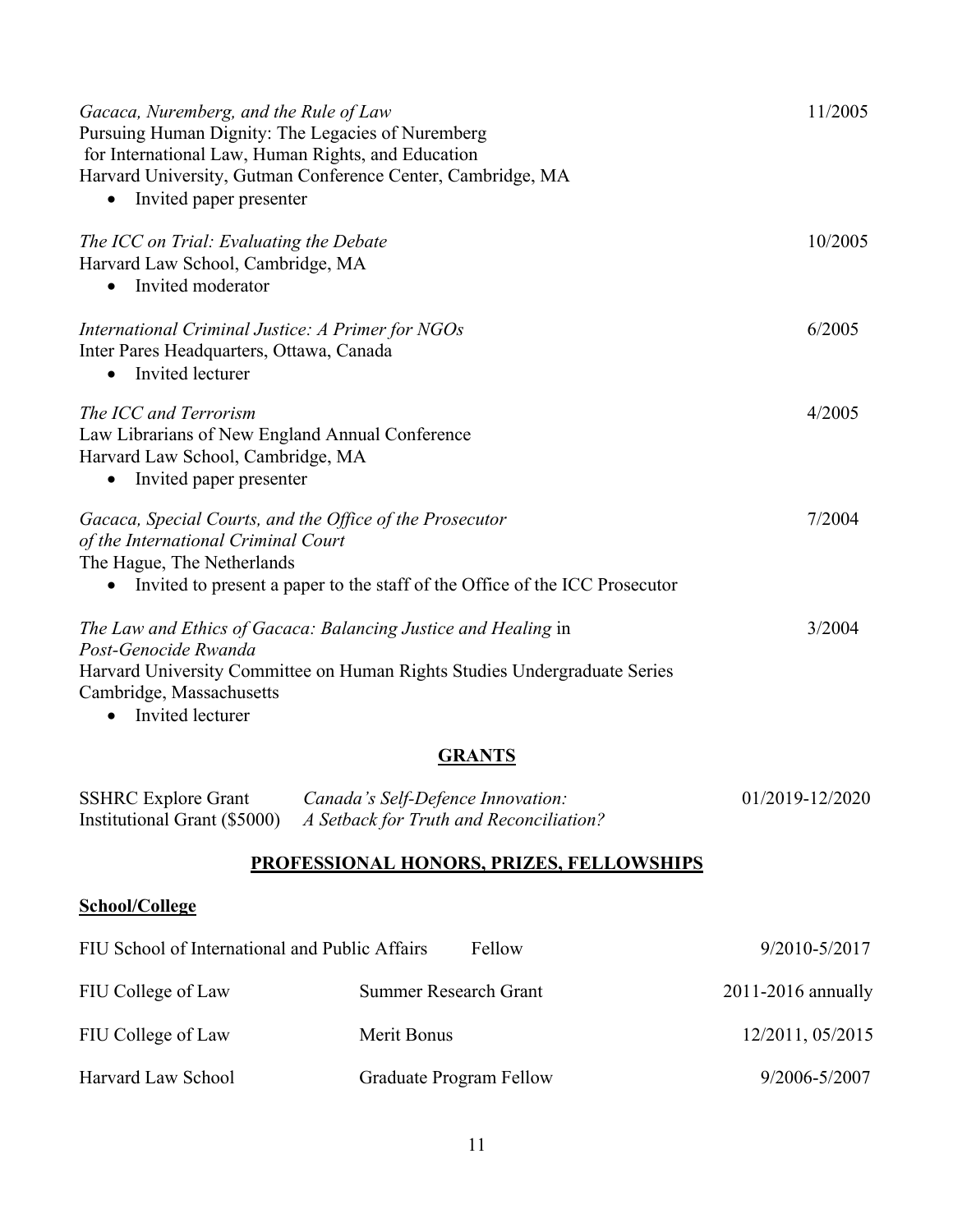| Harvard Law School   | Chayes International Public Service Fellow         | 2006      |
|----------------------|----------------------------------------------------|-----------|
| Government of Quebec | Fonds de la recherche sur la société et la culture | 2005-2008 |

## **OTHER PROFESSIONAL ACTIVITIES AND PUBLIC SERVICE**

# **Legal Work and Research**

| Participated in Experts' Seminar on the International Criminal Court<br>Virtual seminar organized by the N.Y.U. Center for Global Affairs,<br>Washington University in St. Louis School of Law, University of Illinois<br>College of Law                                                                                                                                                                                                                                                              | 6/2021             |
|-------------------------------------------------------------------------------------------------------------------------------------------------------------------------------------------------------------------------------------------------------------------------------------------------------------------------------------------------------------------------------------------------------------------------------------------------------------------------------------------------------|--------------------|
| Participated in Left of Launch: Communication and Threat Escalation in a Nuclear Age<br>Expert symposium hosted by the University of Pennsylvania Center for Ethics<br>and the Rule of Law and The Annenberg Public Policy Center                                                                                                                                                                                                                                                                     | 3/2021             |
| Member of the Council of Advisors on the Application of the Rome Statute<br>To Cyberwarfare<br>• Convened by the Permanent Mission of Liechtenstein to the United Nations                                                                                                                                                                                                                                                                                                                             | $12/2019$ -present |
| Reviewed and Provided Feedback to the Drafters of the Statute of the<br>African Criminal Court, a criminal chamber within the African Court of<br>Justice and Human and Peoples' Rights                                                                                                                                                                                                                                                                                                               | 4/2014             |
| Reviewed Book Manuscript for Cambridge University Press<br>John Hagan, Joshua Kaiser, Anna Hansan, and Daniel Rothenberg, IRAQ AND THE<br>CRIMES OF A WAR OF AGGRESSION: THE LEGAL CYNICISM OF CRIMINAL MILITARISM (Manuscript)                                                                                                                                                                                                                                                                       | 4/2014             |
| The Hague, The Netherlands<br>Title: Independent expert<br>$\bullet$<br>Attended the 12th Session of the Assembly of States Parties to the International Criminal Court in<br>$\bullet$<br>The Hague.<br>Invited by the Liechtenstein Mission to the United Nations and the Global Institute for the<br>$\bullet$<br>Prevention of Aggression<br>Met with diplomats representing their states to discuss the ratification and implementation of the<br>$\bullet$<br>newly defined crime of aggression | 11/2013            |
| The Philippines and Geneva, Switzerland (by videoconference)<br>Assisted civil society leaders in the Philippines in their referral of the coup<br>$\bullet$<br>by the Moro National Liberation Front in the city of Zamboanga to Justice Rapid Response,<br>an intergovernmental facility that manages the rapid deployment of criminal<br>justice professionals trained in the investigation of atrocity crimes                                                                                     | 11/2013            |
| New York City, NY                                                                                                                                                                                                                                                                                                                                                                                                                                                                                     | 06/2012            |

• Title: Independent expert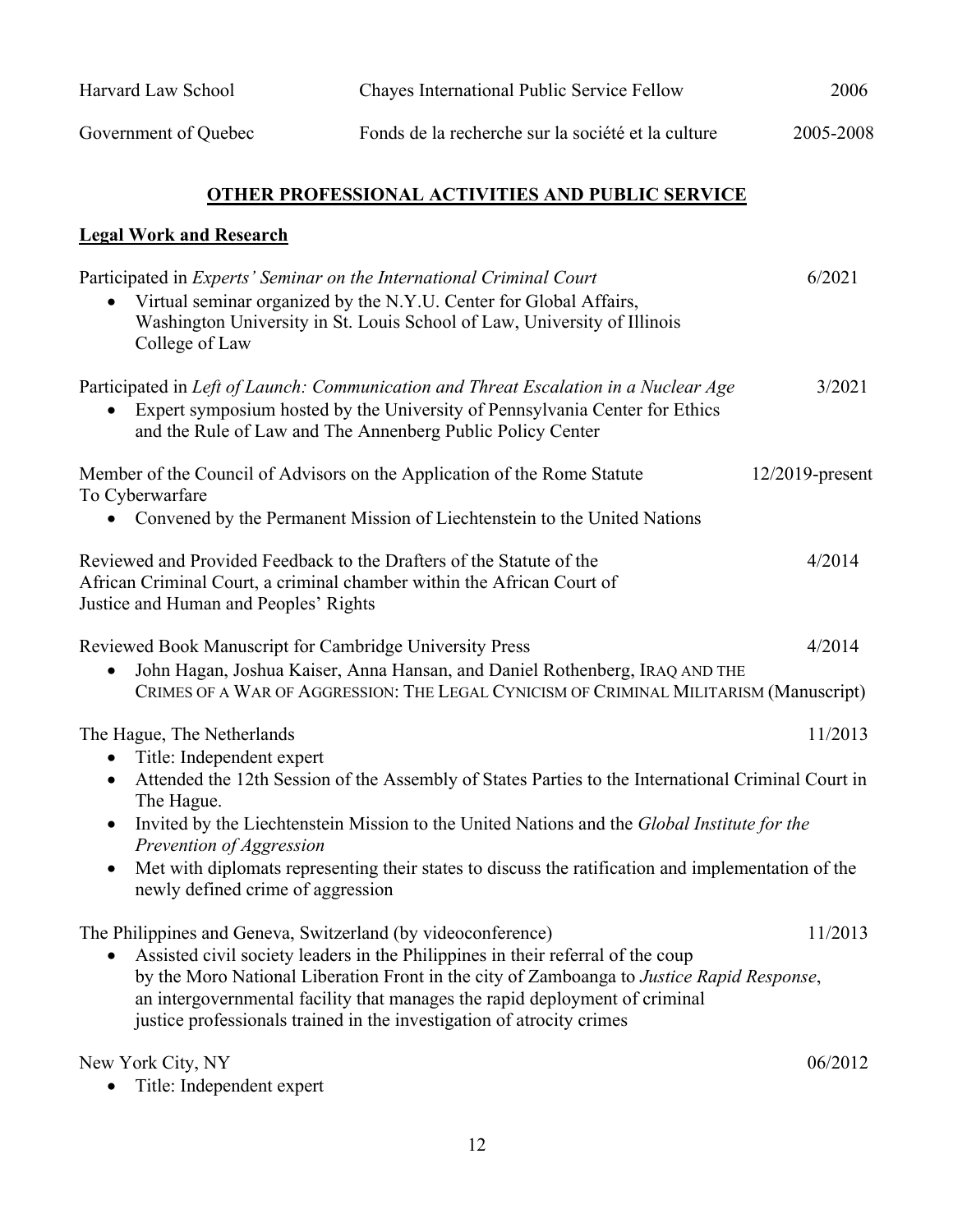| Invited by the Liechtenstein Mission to the United Nations and New York University Law School<br>to forecast challenges to the ratification and implementation process of the Kampala amendments<br>to the ICC on the crime of aggression                                                                                                                             |                |
|-----------------------------------------------------------------------------------------------------------------------------------------------------------------------------------------------------------------------------------------------------------------------------------------------------------------------------------------------------------------------|----------------|
| Kampala, Uganda<br>Title: Independent expert delegate, International Criminal Court Statute Review Conference<br>Description: Assisted diplomatic delegations to incorporate the definition of the crime of<br>$\bullet$<br>aggression and jurisdictional conditions into the ICC Statute alongside genocide, crimes<br>against humanity and war crimes               | $6 - 7/2010$   |
| Princeton University, The Hague, New York City (UN Headquarters)<br>Title: Independent expert delegate, Special Working Group on the Crime of Aggression<br>Description: Working group established by Assembly of States Parties to the International<br>$\bullet$<br>Criminal Court to draft the definition and jurisdictional conditions of the crime of aggression | 6/2006-6/2010  |
| Washington, D.C. and New York<br>Title: Member of the Advisory Committee, Council on Foreign Relations<br>Description: Advised the Council on its Special Report, "From Rome to Kampala:<br>$\bullet$<br>The U.S. Approach to the 2010 International Criminal Court Review Conference"                                                                                | 12/2009-4/2010 |
| Montreux, Switzerland<br>Title: Independent expert<br>Description: Invited by the Swiss Department of Foreign Affairs with national delegates<br>$\bullet$<br>to produce a draft of the elements of the crime of aggression                                                                                                                                           | 4/2009         |
| Durham, NC and Montreal, QC, Canada<br>Title: Legal Advisor to the Chief Counsel of the Government of Georgia<br>Description: Advised the Chief Counsel on the law on individual accountability for the use of<br>$\bullet$<br>force pertaining to the 2008 armed conflict with Russia                                                                                | 8-11/2008      |
| The Hague, The Netherlands<br>• Title: Visiting professional in the Immediate Office of International Criminal Court<br>Chief Prosecutor Luis Moreno Ocampo<br>Description: Assisted the prosecutor with legal and policy research, speeches and other tasks                                                                                                          | 5-8/2006       |
| Miami, FL<br>Title: Expert Witness<br>Expert witness in the extradition case of Valens Kajeguhakwa, former<br>member of the Rwandan Transitional National Assembly and political dissident                                                                                                                                                                            | 1/2005         |
| The Hague, The Netherlands<br>Title: Law clerk to International Criminal Court Chief Prosecutor Luis Moreno Ocampo<br>Description: Assisted the prosecutor with legal and policy research, speeches and other tasks                                                                                                                                                   | $6 - 12/2004$  |
| Kigali, Rwanda<br>Title: Independent gacaca researcher<br>Description: Monitored Rwanda's community-based genocide trials and                                                                                                                                                                                                                                         | $6 - 7/2003$   |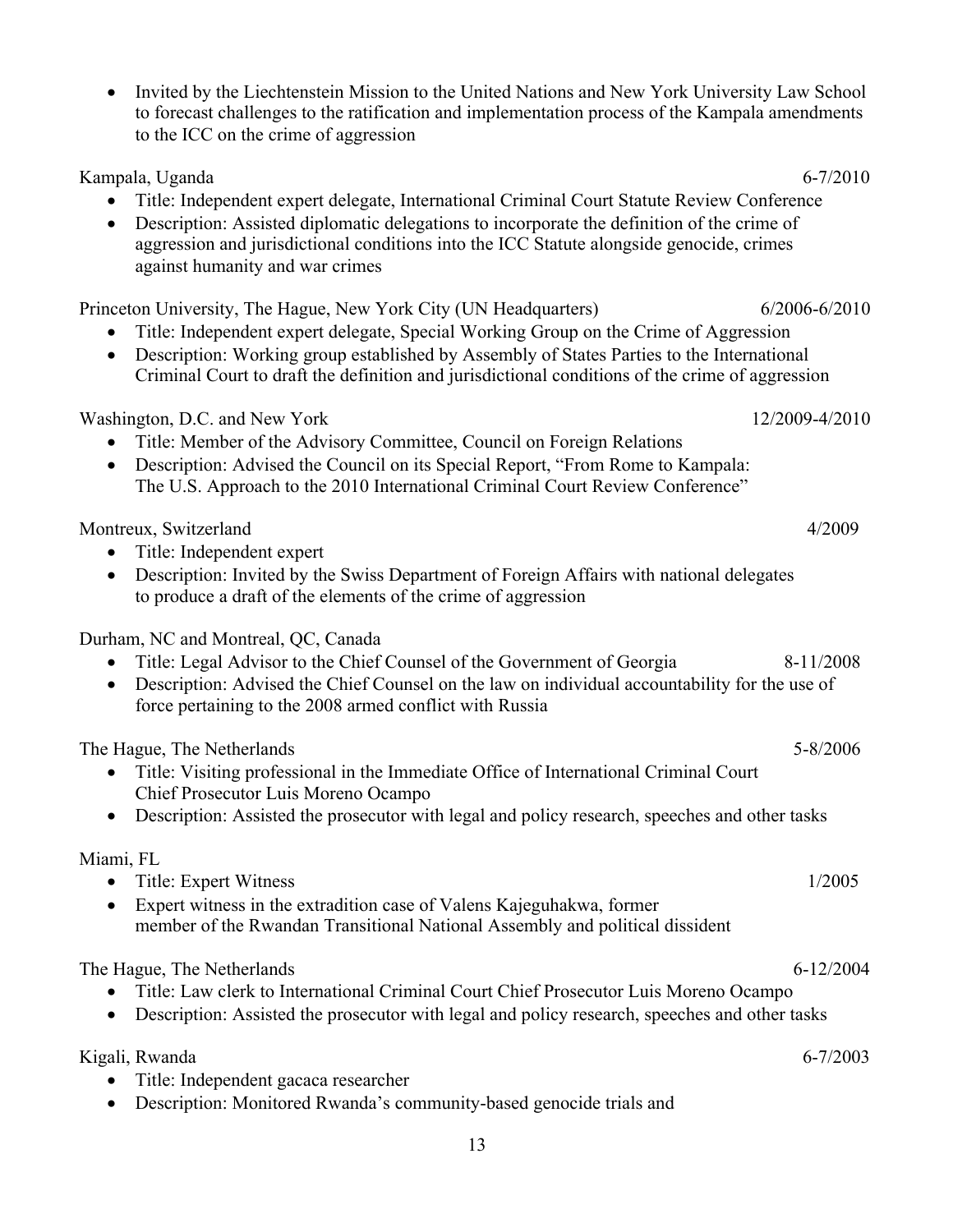interviewed stakeholders

| Butare, Rwanda<br>Title: Researcher, Center for Conflict Management<br>National University of Rwanda                                                                                                                                                                                      | $6 - 7/2002$ |
|-------------------------------------------------------------------------------------------------------------------------------------------------------------------------------------------------------------------------------------------------------------------------------------------|--------------|
| Ottawa, Canada<br>Title: Researcher, Defense Ethics Program, Canadian Department of National Defense                                                                                                                                                                                      | $6 - 8/2001$ |
| <b>Media Interviews</b>                                                                                                                                                                                                                                                                   |              |
| The Scoop: Roundtable on Anti-Asian Racism in Canada                                                                                                                                                                                                                                      | 4/2021       |
| The Scoop: Interview with Noah Weisbord on the Atlanta Spa Shootings<br>Interview on the intersection of anti-Asian sexism and racism in the<br>Atlanta spa attacks and Georgia's new hate crime law                                                                                      | 3/2021       |
| The Scoop: Interview with Noah Weisbord on the Alek Minassian Trial<br>Interview on the Toronto van attacker's Incel radicalization<br>and insanity defence                                                                                                                               | 3/2021       |
| The Scoop: Roundtable on Washington, CFRC Radio (101.9 FM)<br>Discussion on unfolding events in Washington DC related<br>to pro-Trump supporters storming the Capitol building on January 6th                                                                                             | 1/2021       |
| Interviewed by <i>The Lawyer's Daily</i> (LexusNexus)<br>John Schofield, "Court of Appeal cites SCC direction over post-incident conduct in upholding murder<br>conviction," Monday, May 25, 2020.                                                                                        | 5/2020       |
| Interviewed for Pro Bono Radio<br>Self-Defense with Professor Noah Weisbord                                                                                                                                                                                                               | 12/2019      |
| Interviewed for Global Justice Journal by Payam Akhavan<br>Book Review: Payam Akhavan Interviews Noah Weisbord About his Book "The Crime of<br>Aggression: The Quest for Justice in an Age of Drones, Cyberattacks, Insurgents, and Autocrats",<br>(2019) 3 PKI Global Justice Journal 64 |              |
| Interviewed by Truthout with C.J. Polychroniou<br>"War & Peace: U.S. Leaders Can Now Be Prosecuted for Illegal War"                                                                                                                                                                       | 7/2019       |
| Podcast Interview on The Crime of Aggression monograph with Ipse Dixit<br>"Noah Weisbord on Aggression Under International Law"<br><i>Ipse Dixit</i> is a podcast on legal scholarship                                                                                                    | 6/2019       |
| Video interview about The Crime of Aggression monograph<br>with Lisa Kerr produced by Queen's Law<br>2000 views on first day                                                                                                                                                              | 6/2019       |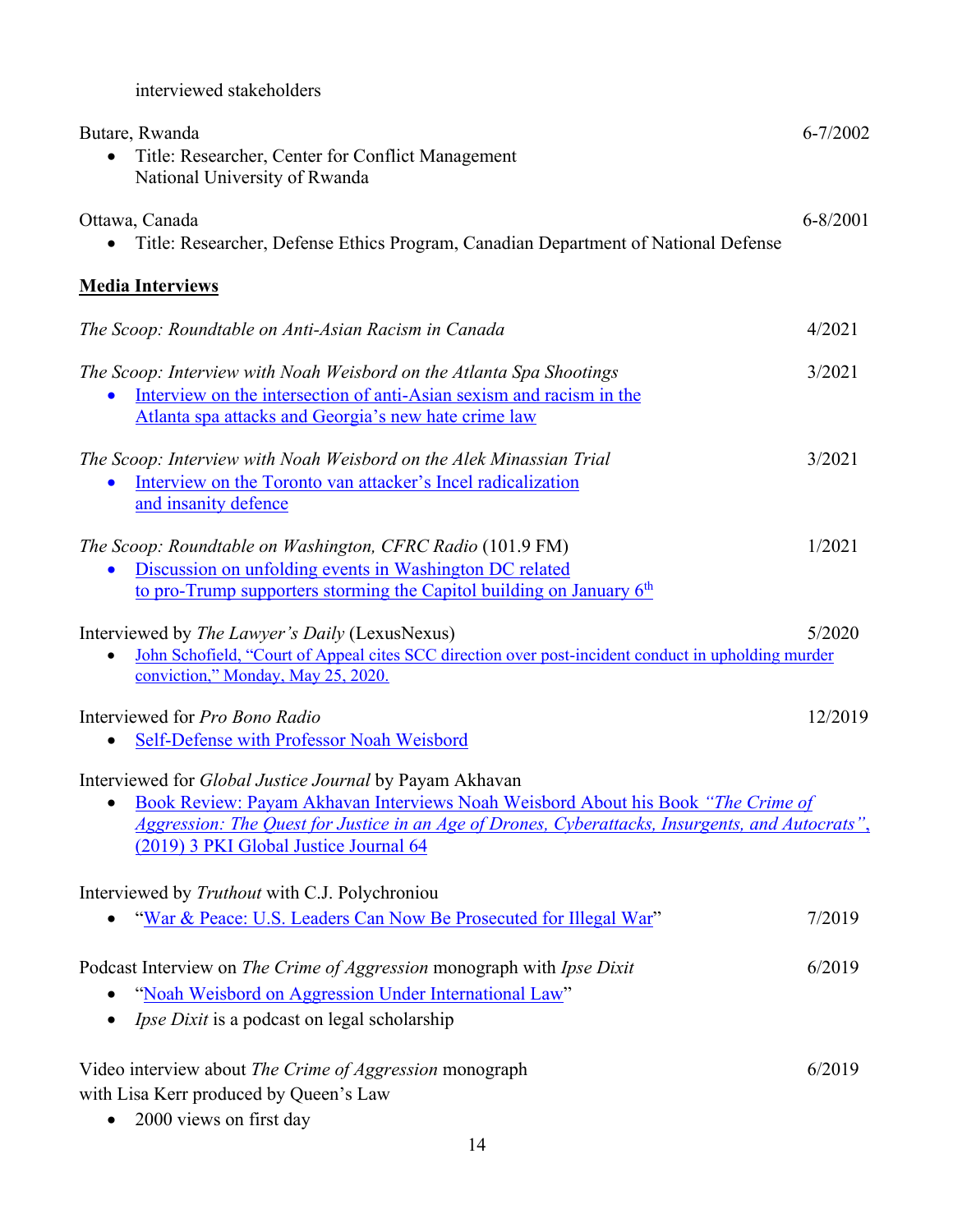| Interviewed by CJAD for the Elias Makos Morning Show                                        | 6/2019            |
|---------------------------------------------------------------------------------------------|-------------------|
| About launch of The Crime of Aggression: The Quest for Justice in an Age of                 |                   |
| Drones, Cyberattacks, Insurgents and Autocrats                                              |                   |
| Interviewed by the CHRISTIAN SCIENCE MONITOR                                                | 1/2014            |
| See, Harry Bruinius, "Bridge scandal: Could Chris Christie                                  |                   |
| face criminal charges?"                                                                     |                   |
| Interviewed by the MIAMI HERALD                                                             | 8/2013            |
| See Max Holscher, "Self-defense without borders," Hessische/Niedersächsische Allgemeine     |                   |
| Zeitung (HNA). Germany: 10 August 2013                                                      |                   |
| Interviewed by THE GUARDIAN                                                                 | 3/2013            |
| See Ewen MacAskill, "Pentagon investigating link between US military and torture centers in |                   |
| Iraq," The Guardian. Washington: 7 March 2013                                               |                   |
| Interviewed by the NEW YORK TIMES                                                           | 5/2010            |
| See Marlise Simons, "International Court May Define Aggression as Crime,"                   |                   |
| The New York Times. New York: 30 May 2010.                                                  |                   |
| Interviewed live by the BBC WORLD SERVICE                                                   | 10/2009           |
| Commented on the arrest in Rwanda of "The Butcher of Butare" on charges                     |                   |
| of genocide                                                                                 |                   |
| Interviewed by THE GUARDIAN                                                                 | 8/2009            |
| See Ewen MacAskill, "Clinton: It is a 'great regret' the US is not in International<br>٠    |                   |
| Criminal Court. Hillary Clinton, the secretary of state, signals shift by the US in favor   |                   |
| of the International Criminal Court," The Guardian. Washington: 6 August 2009               |                   |
| Interviewed by the MIAMI HERALD                                                             | 9/2005            |
| Commented on the Luis Posada and Valens Kajeguhakwa extradition cases                       |                   |
| <b>Service to the University</b>                                                            |                   |
| <b>Faculty Convocation Banner Marshal</b>                                                   | 10/2014           |
|                                                                                             |                   |
| <b>Faculty Senate Curriculum Committee</b>                                                  | 1/2012-09/2014    |
| Faculty Senate Honorary Degrees and Awards Committee                                        | 9/2011-1/2012     |
| <b>Service on Law Faculty Committees</b>                                                    |                   |
| Co-Chair of the Anti-Racism Working Group, (Queen's)                                        | $8/2020$ -present |
| <b>Graduate Program Committee</b>                                                           | $8/2020$ -present |
|                                                                                             |                   |
| Chair of the Academic Standing and Policies Committee, Chair (Queen's)                      | $9/2018$ -present |